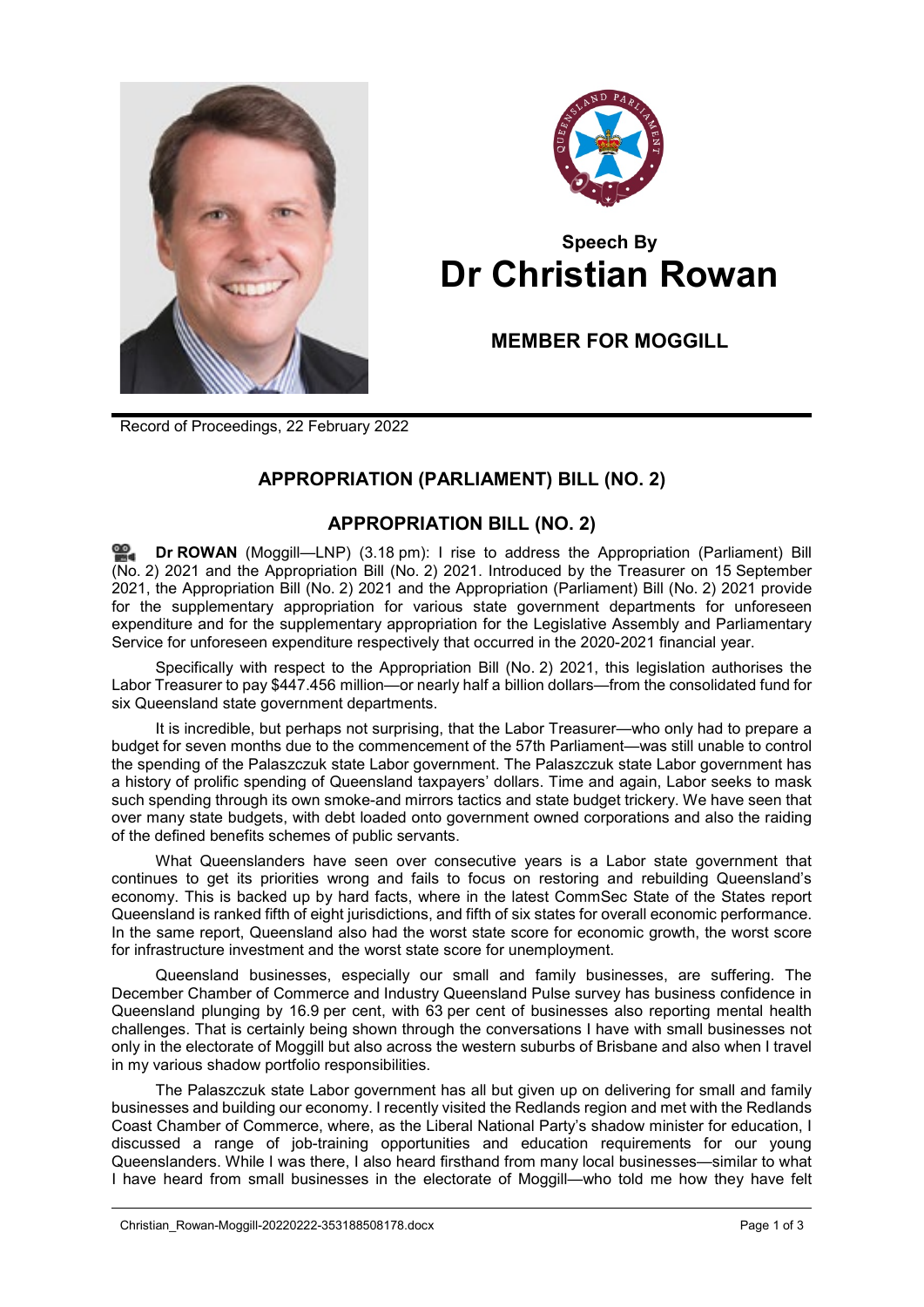absolutely abandoned by the state Labor government during some of the toughest economic circumstances they have experienced due to the COVID-19 pandemic over the last two years. There is simply no attention given by Labor to the genuine needs and economic support that Queensland businesses are crying out for—not only in the electorate of Moggill but also right across Queensland.

We know why that is. It is because the attention of the state Labor government is solely on governing for themselves and not for everyday Queenslanders. They are certainly facing a myriad of integrity and accountability scandals and also significant allegations of corruption which have been raised by not only public servants but also senior statutory office holders.

We know that the Palaszczuk state Labor government has significant issues with integrity and accountability. It is a cornerstone of democracy that governments be held to account on their budgeted appropriation and additional expenditure. In our democracy in Queensland, this is done through the annual budget committee hearings process—a process which, sadly, the Palaszczuk state Labor government has all but trashed. It is a fact that under the Palaszczuk state Labor government there is a complete lack of transparency around the budget estimates process, with Labor ministers routinely seeking to avoid any form of accountability. We have seen that over the last few years in the way estimates are conducted and the way various committee chairs conduct themselves in the parliament.

Transparency and accountability must be restored when it comes to Queenslanders knowing the true state of Queensland's finances. That is why the Liberal National Party has announced its policy of implementing a parliamentary budget office so that transparency and honesty are brought back to the forefront of all state government operations. Such wasteful and inefficient spending by the state Labor government has consequences, and these consequences are felt in communities right across Queensland. In my own electorate of Moggill, the failure of the state Labor government to sufficiently plan, appropriate and deliver state government funding for our local area is having lasting consequences on small businesses, community groups and school communities.

State government funding is needed—and needed right now—within the electorate of Moggill so that the electorate's only high school, Kenmore State High School, can get a new library and student services administration hub and so that additional modern, dedicated purpose-built environments including a sports centre, performing arts auditorium and a new school hall facility can finally be delivered for students, teachers, staff and parents of the school. In view of past Labor state government budgets—where time and again local families of the electorate of Moggill are overlooked—I would like to take this opportunity to say to the Labor state government that it must also prioritise a new high school to service families in the suburbs of Bellbowrie, Moggill, Anstead, Mount Crosby, Karana Downs and surrounding areas. The Labor member for Ipswich West has also called on the state Labor government to look at that infrastructure with respect to the Karalee area. It is one of those areas where additional high school infrastructure is needed to service two adjacent electorates—not only the electorate of Moggill but also the electorate of Ipswich West. There is certainly no excuse as to why this was not allocated within this year's budget.

Labor's wrong priorities and a lack of infrastructure investment have consequences. Local residents in the electorate of Moggill have every right to ask how Labor is still unable to fund adequately and deliver a comprehensive integrated road and public transport plan and infrastructure to bust traffic congestion and improve pedestrian and public transport for the western suburbs of Brisbane.

There is still no transparency when it comes to what the Labor state government intends to do with the community feedback it received in relation to the Kenmore roundabout. Flawed designs were released by the Labor government. Significant community feedback was provided to the Department of Transport and Main Roads, and still there is no infrastructure—despite dollars sitting within the Department of Transport and Main Roads and funding being allocated by the federal Morrison coalition government. The state Labor government is responsible for delivering that infrastructure, yet we still have no transparency as to when it will provide feedback to the community and get on with delivering that. That is the same with myriad other proposed transport infrastructure. When it comes to roads and public transport infrastructure in Queensland, there are myriad other issues that still exist across Queensland where there is no transparency as to when they are going to be delivered, let alone what is happening with planning and appropriate designs.

Queensland state governments are entrusted to be the custodian of taxpayers' dollars and to ensure that all state government expenditure is spent with care and sound budgeting principles. The failure of the state Labor government to do this and to properly manage the Queensland economy will have devastating impacts—not only in the short term but in the long term as well. In consideration of these appropriation bills and previous state Labor government budget appropriations, it is imperative that the state Labor government finally starts to govern for all Queenslanders and, in particular, delivers the vital health, education, road and transport infrastructure that is so desperately needed across Queensland.